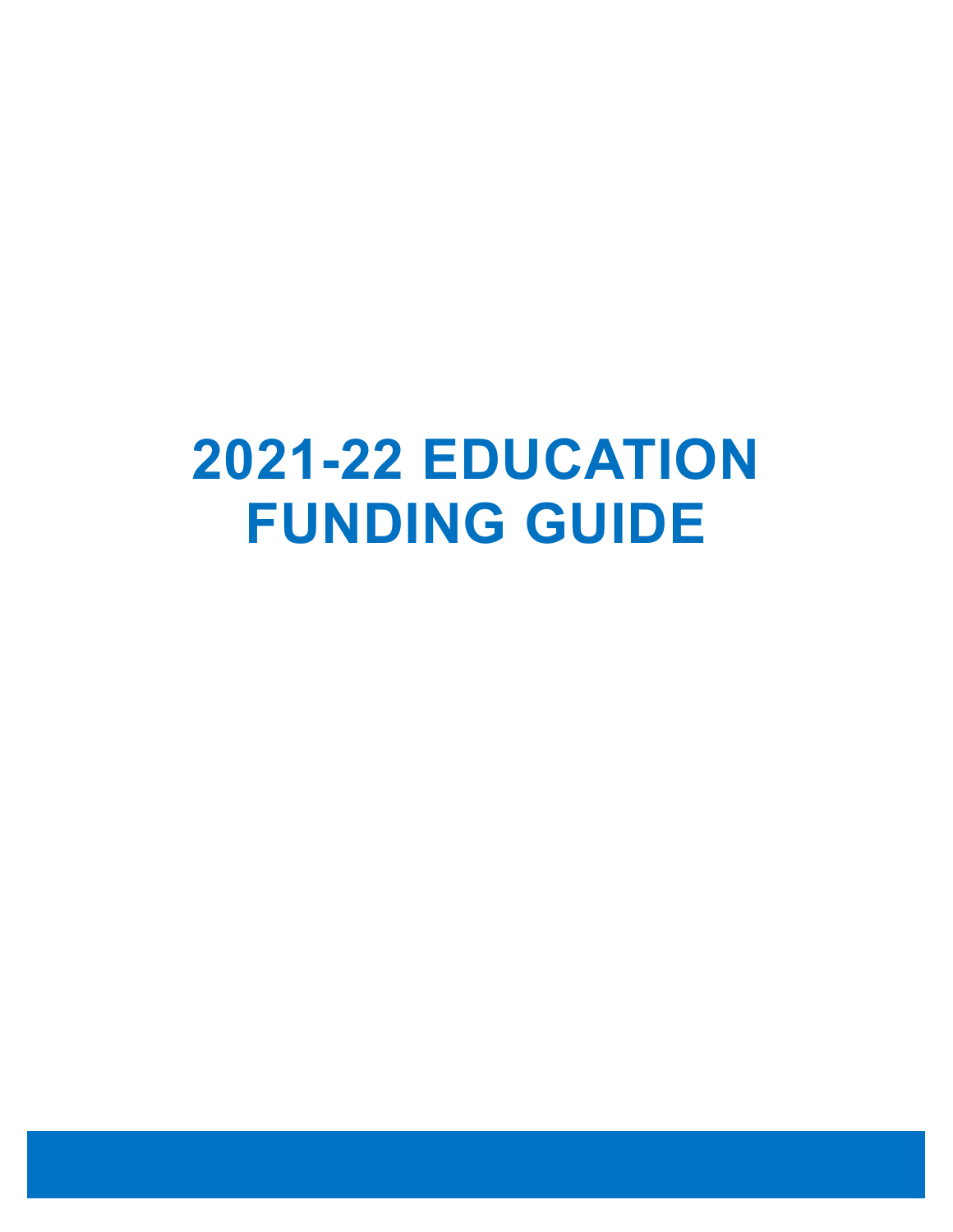## **INTRODUCTION**

All students deserve to have every opportunity to reach their full potential and succeed personally and academically, with access to rich learning experiences that provide a strong foundation of confidence that continues throughout their lives. Schools should be safe and welcoming places where all students have the tools they need to achieve success and follow their chosen pathways to life after graduation including work, college, apprenticeship or university. Educators and school/system leaders need to have the knowledge and skills to create conditions that better support and serve all students. Together with our renewed focus on achievement, equity, and mental health and well-being, Ontario's publicly funded education system will be fairer and more inclusive for all students, educators and staff, regardless of race, religion, ethnicity, sexual orientation or any other factor related to individual identity.

Since COVID-19 has emerged as an unprecedented public health issue, the government has been diligently monitoring the developing situation to protect the health and well-being of all Ontarians. Our number one priority is and remains the health and safety of our students, teachers and staff.

As you are aware, this year's Grants for Student Needs (GSN) is projected to be \$25.52 billion – representing a historic, high level of investment for Ontario's publicly funded education system. In addition, over \$300 million is being provided for the Priorities and Partnerships Fund (PPF).

As the province responds to the COVID-19 outbreak, we continue to modernize education funding so students can succeed in school, life, and beyond, while ensuring investments have the greatest impact in the classroom.

[For more information about the current education funding model, please see the 2020-21 Education](http://www.edu.gov.on.ca/eng/policyfunding/funding.html)  Funding page of the Ministry of Education's website.

# **ABOUT THIS CONSULTATION**

As in previous years, the government remains committed to discussing education funding reform in Ontario, with education stakeholders through a consultation process that allows stakeholders to provide the benefit of their expertise, experience, and ideas. This year's guide focuses on:

- COVID-19 Outbreak Response
- Online Learning Adjustment
- Priorities and Partnerships Fund (PPF)
- Reducing Administrative Burden and Red Tape
- School Board Administration and Governance Grant
- Managing Information for Student Achievement (MISA)
- Census data
- Secondary Class Size Compliance

You may also submit feedback on education funding topics not outlined in this guide. In order to ensure your feedback is considered, please forward your electronic submission by **Friday January 15, 2021** to: ED[ULABFINANCE@ontario.ca.](mailto:EDULABFINANCE@ontario.ca) If you have questions about this consultation, please send them to the email address noted above.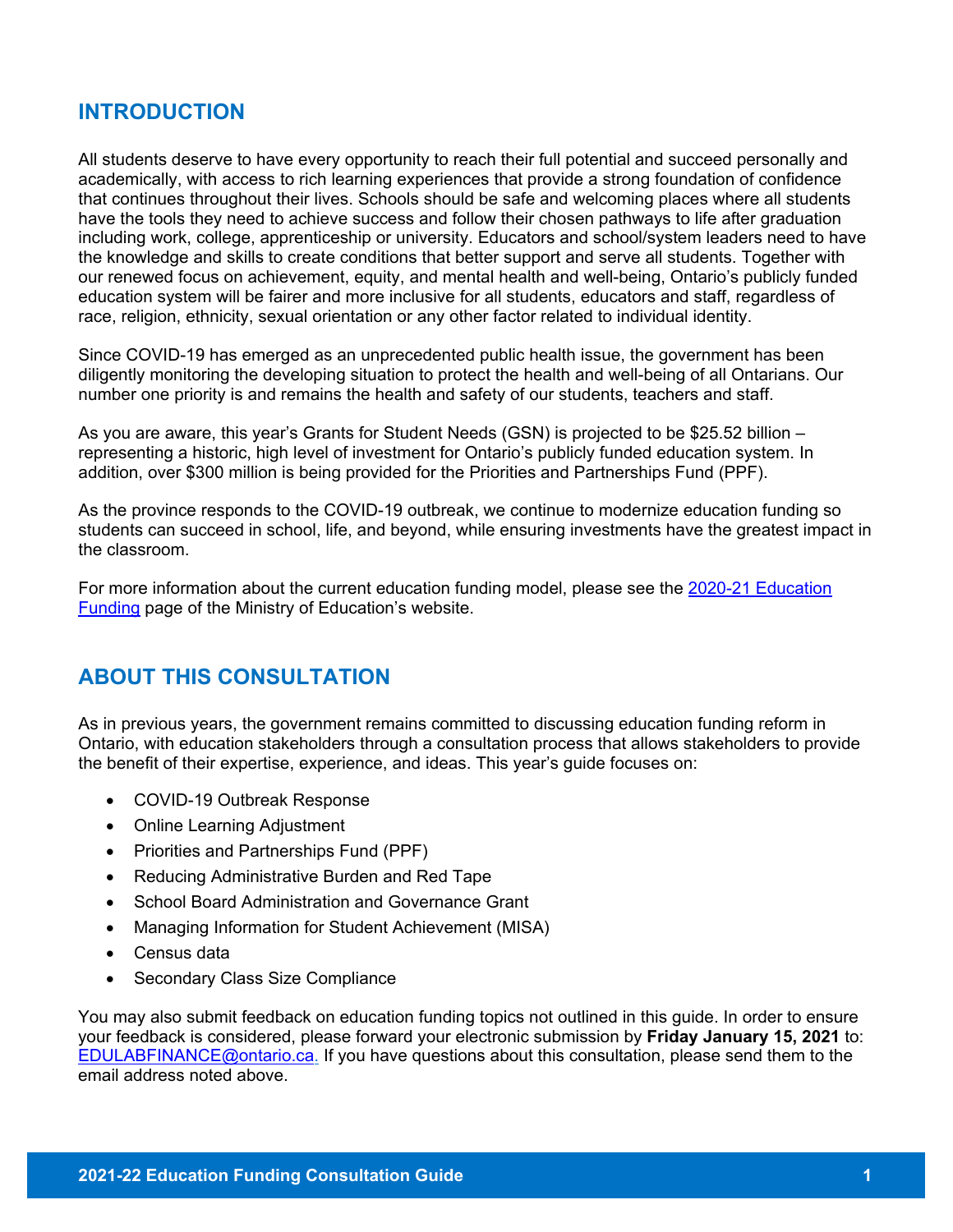# **COVID-19 OUTBREAK RESPONSE**

This 2020-21 school year has brought new challenges due to the COVID-19 outbreak. In response, Ontario made almost \$1.3 billion in resources available to school boards to support the safe reopening of schools, which includes \$381 million in federal funds. The government's investments include additional supports for additional teachers and custodians, special education and mental health, technology-related costs, cleaning and safety measures, improved ventilation and HVAC system effectiveness, administrative staff to oversee virtual schools, and flexible funding to support a range of activities based on school board priorities.

#### **Considerations**

- **1. How do we ensure that the GSN remains agile to continue to respond to the COVID-19 outbreak?**
- **2. What's required to successfully help students post COVID-19?**

## **ONLINE LEARNING ADJUSTMENT**

As announced on November 21, 2019, Ontario students will be required to take two online credits to graduate from secondary school, starting with the cohort of students entering grade 9 in September 2020. As part of this transition, for the 2020–21 school year, the ministry has included an online learning adjustment in the Cost Adjustment and Teacher Qualifications and Experience Grant in recognition of the maximum average class size of 30 for online courses.

Each school board's Online Learning Adjustment amount is based on its percentage of secondary credits taken through online learning in the 2017–18 school year, calculated separately for each category (i.e. day school programs for pupils under 21 years of age, adult day school, continuing education and summer school programs) and a cost adjustment for each category to reflect a funded average class size of 30 for secondary online courses.

As a reminder online courses will not be included in the calculation of a school board's secondary maximum average class size requirement of 23 and remote learning is not considered part of online learning.

#### **Considerations:**

**1. As future adjustments to the funding methodology for online learning courses are to be confirmed through the 2021-22 GSN, do changes and/or adjustments need to be made to the Online Learning Adjustment in order to be more responsive?**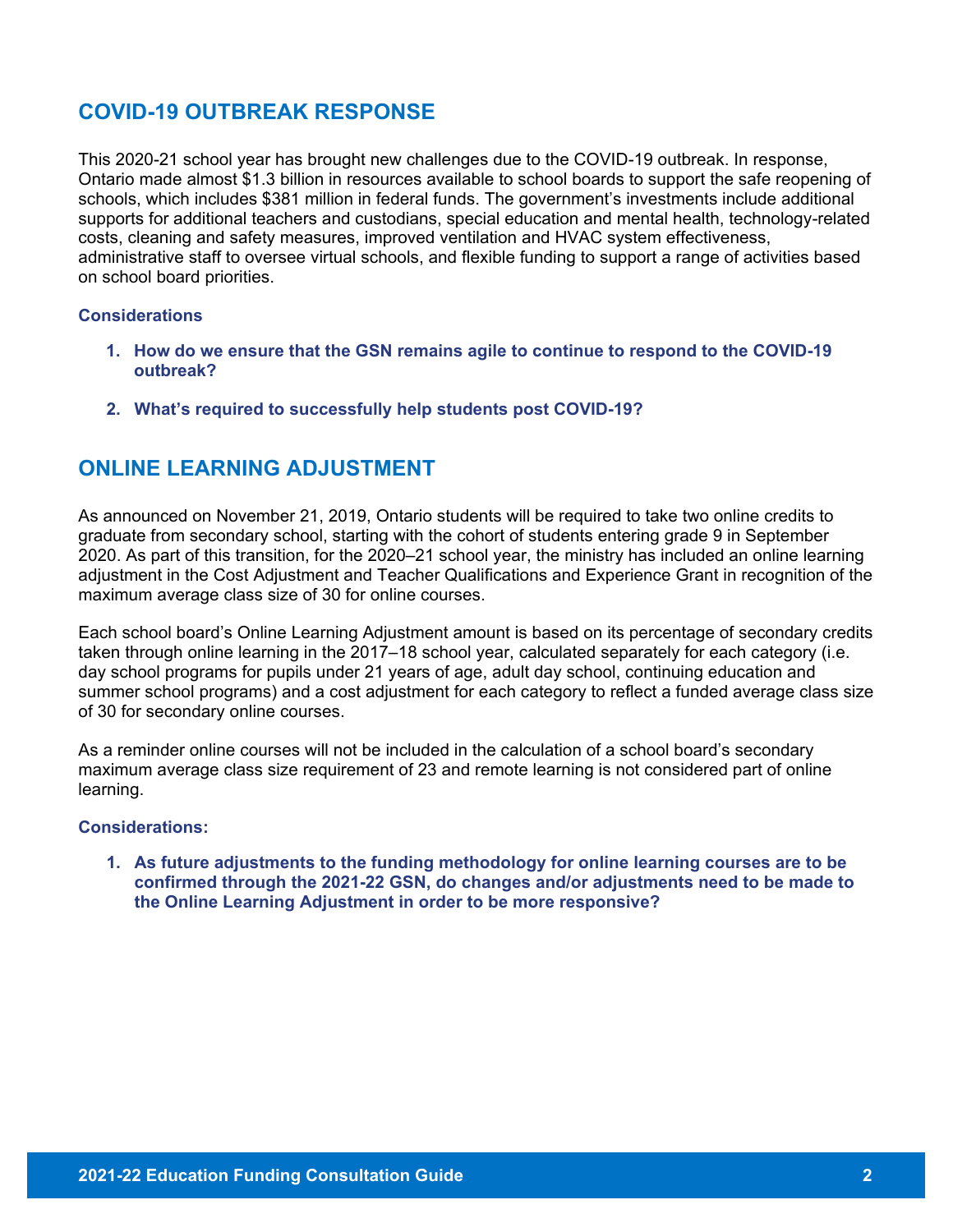# **PRIORITIES AND PARTNERSHIP FUND**

The [Priorities and Partnership Fund](https://efis.fma.csc.gov.on.ca/faab/Memos/B2019/B15_EN_Final.pdf) (PPF) provides education funding, supplemental to the GSN, for high impact initiatives that directly support students in the classroom. The funding is evidence-based and outcome-focused while providing streamlined, accountable, and time limited funding that will be reviewed and assessed by the Ministry of Education each year.

To further support the ministry's efforts to streamline funding while also reducing administrative burden for transfer payment recipients, some programs previously funded through PPF have been transferred into the GSN beginning in 2020–21.

The ministry also implemented a consolidated transfer payment agreement for many PPF programs for the first time. The ministry intends to continue to examine opportunities to consolidate and standardize PPF transfer payment administration, including opportunities for streamlining reporting.

#### **Considerations:**

- **1. Are there further opportunities to improve the administration of transfer payment agreements to continue supporting a reduction in administrative burden?**
- **2. Are there other PPF initiatives that should be transferred to the GSN?**
- **3. What potential areas of overlap exist within currently funded programs? What opportunities might there be to streamline funding, and to streamline reporting?**

## **REDUCING ADMINISTRATIVE BURDEN AND RED TAPE**

The government is eliminating burdensome, outdated and unnecessary regulation to help restore Ontario's competitiveness, retain high-quality jobs and attract investment.

The Ontario government has taken more than 100 actions to modernize and streamline regulations, reducing overlap with the federal government and municipalities, updating old requirements and simplifying complicated rules.

In 2020-21, the ministry has transferred five Priorities and Partnership Fund (PPF) allocations into the GSN to support the ministry's ongoing efforts to streamline reporting.

The ministry continues to look for ways of reducing administrative burden and aligning program implementation with ministry priorities, while ensuring strong accountability and value for money.

#### **Considerations**

- **1. Are there opportunities to reduce the number of non-financial reports and PPF reports school boards currently submit to the ministry?**
- **2. Are there areas of overlap or duplication in the current reports school boards submit to the ministry?**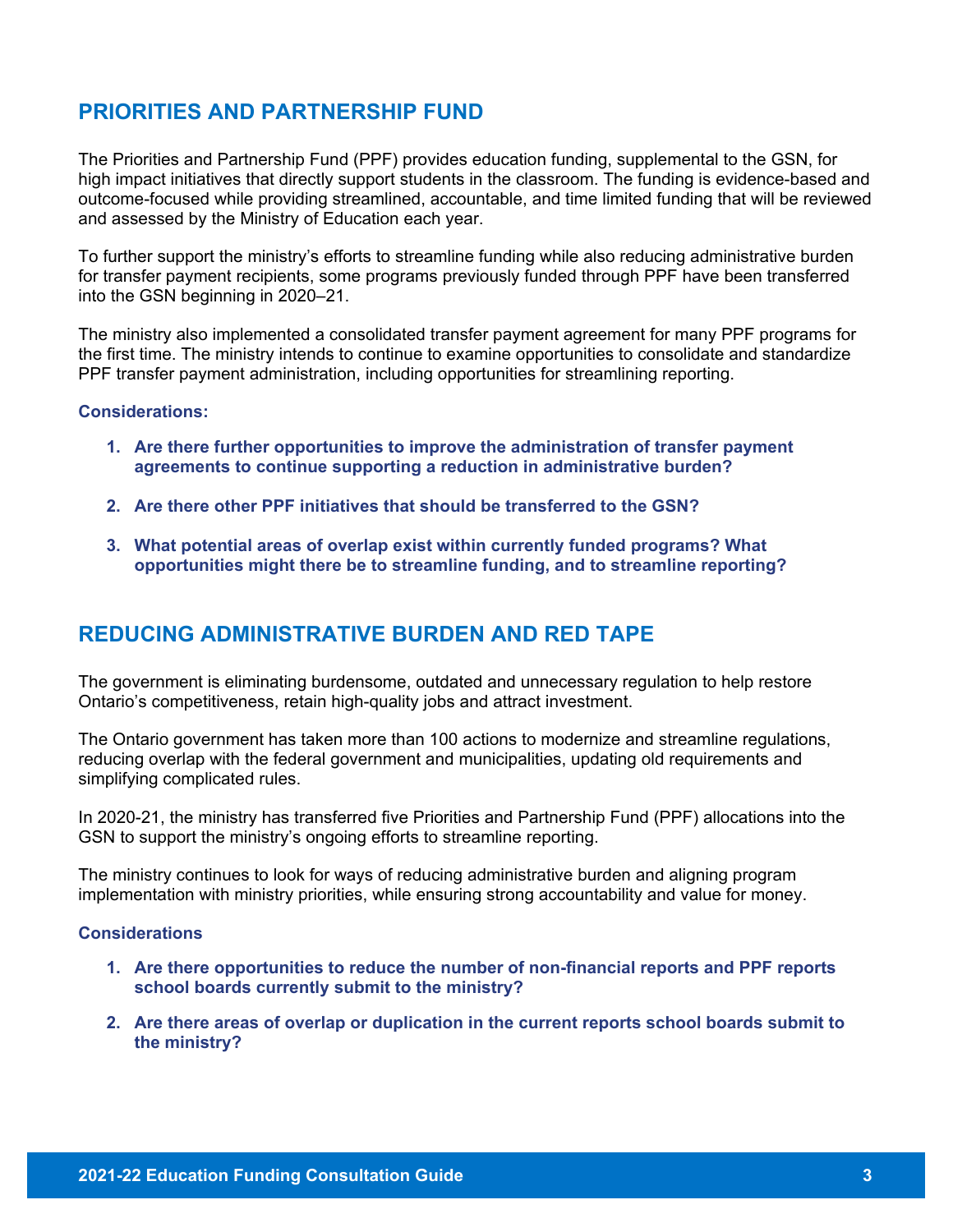# **SCHOOL BOARD ADMINISTRATION AND GOVERNANCE GRANT**

The School Board Administration and Governance Grant (SBAGG) provides funding for administration and governance costs such as operating school board offices and central facilities, board-based staff and expenditures, including supervisory officers and their administrative support.

Amongst other changes, in 2020-21, the Program Leadership Allocation (PLA) was moved from the SBAGG to become its own grant – Program Leadership Grant – as part of a realignment that better delineates funding for the development and delivery of student programming.

The school board administration and governance enveloping provision requires that a school board's net administration and governance expenses in a fiscal year not exceed the administration and governance limit. It is the ministry's expectation that school boards be in compliance with the enveloping provision within SBAGG.

#### **Considerations:**

- **1. Are there areas of overlap between this grant and other grants within the current funding formula to support school board administration and governance? Are there opportunities to streamline funding to eliminate duplication and find savings?**
- **2. How can compliance with the enveloping provisions of this grant be consistently measured across school boards?**

## **MANAGING INFORMATION FOR STUDENT ACHIEVEMENT (MISA)**

Funding for MISA Local Capacity Building is intended for activities to help school boards build capacity and better manage information and evidence to inform school board decisions around school administration and classroom practice.

MISA funds are used to sustain and advance local capacity to use quality evidence, by targeting funds in at least two of the following four priority funding areas:

- 1. Build and sustain capacity by continuing work on high priority common core activities to achieve/maintain level(s), as set out in the MISA Common Core Capacities Continuum.
- 2. Create more collaboration at the classroom, school, board, and/or professional network level(s) in activities related to identifying, analysing, implementing, monitoring, and/or evaluating improvement strategies/initiatives.
- 3. Promote prioritized availability and usability of information for end-users (e.g. teacher, principal, superintendent), while having regard for privacy protection.
- 4. Data quality management projects that will improve the timeliness, accuracy and completeness of school board data/information submitted through the Ontario School Information System (OnSIS).

The funding is based on a fixed amount of \$35,000 for each school board and \$0.35 per Average Daily Enrolment (ADE). The MISA Local Capacity Building Allocation is \$3.2 million in 2020–21.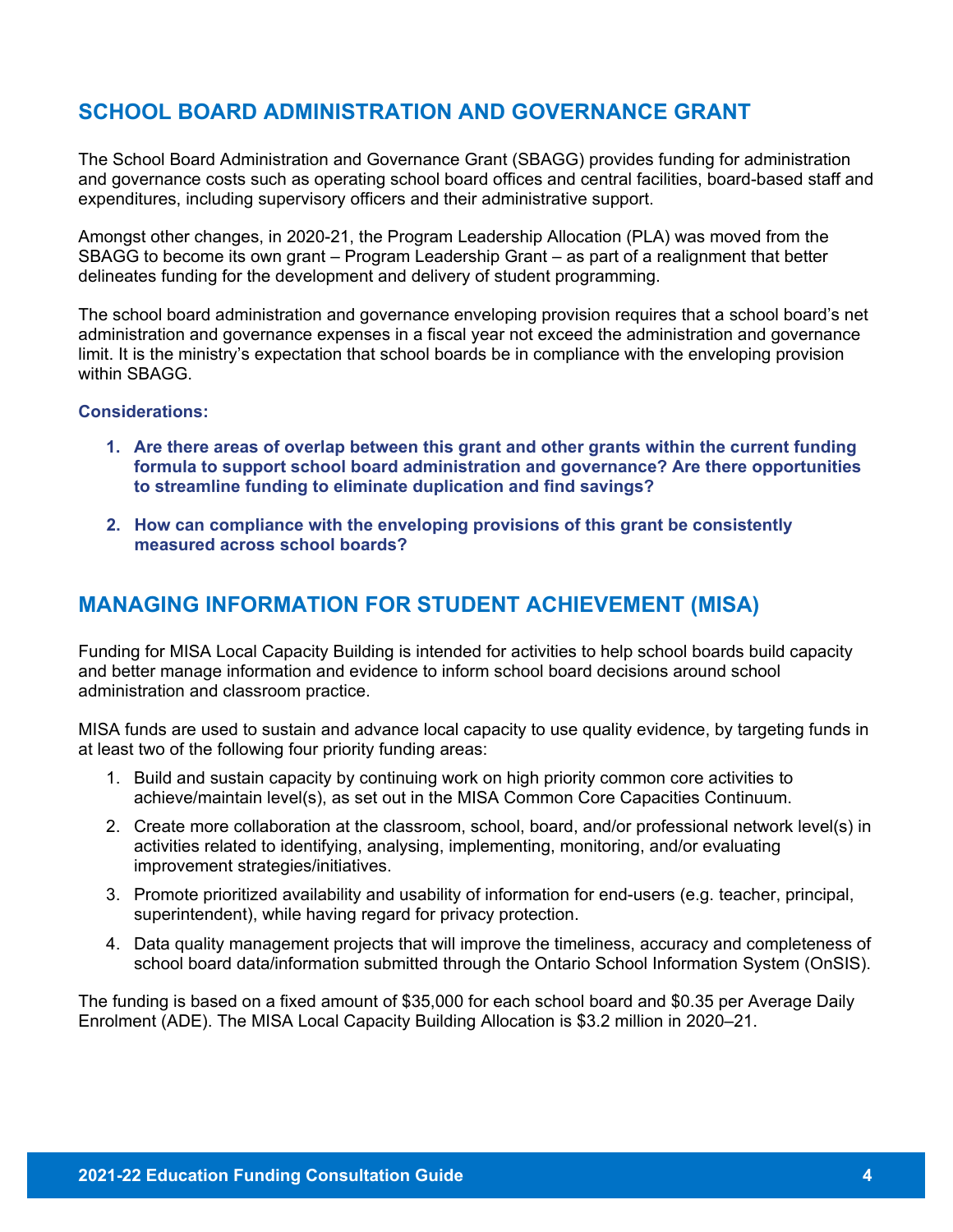**Considerations:**

- **1. How can the ministry better support boards in their annual MISA plans and final reporting template submissions?**
- **2. Boards currently have discretion to utilize MISA funding in alignment with the 4 priority funding areas (above) – how relevant are these priorities areas for boards moving forward?**
- **3. Are there other funding priority areas where MISA funds could be directed to maximize impact?**

# **CENSUS DATA**

The formulas for the GSN allocations that provide funding for specific education priorities include various measures of "need" – that is, they rely on quantitative data to indicate what level of need there is for a particular set of programs and services. Currently, census data is a significant input in the measurement of need. Approximately 14 per cent of total funding for the supplemental grants within the GSN are dependent (all or in part) on census data.

While several allocations within the GSN still rely on 2006 Census data and socio-economic indicators, the ministry continues to review the impacts of updating the census information for the upcoming school year and beyond. Any updates to the census data would require a redistribution of funding between school boards in recognition of increasing needs.

#### **Considerations:**

**1. How should allocations within the GSN be adjusted to reflect updated census data based on the re-distributed impacts to school boards? Should any updates be phased-in? If yes, what is an appropriate phase-in period and why?**

# **SECONDARY CLASS SIZE COMPLIANCE**

The Class Size Regulation (O. Reg. 132/12) sets out class size requirements for all grades. In 2015–16, the ministry announced a framework to ensure compliance with the kindergarten and primary (generally grades 1 to 3) provisions of the class size regulation. In 2017–18, this compliance framework was expanded to apply to the junior-intermediate (grades 4 to 8) provisions of the regulation.

The current compliance framework requires boards to submit a class size compliance management plan in the first year of non-compliance. Where a board is non-compliant for two or more years, the ministry will implement reductions in the funding envelope for school board administration and governance. This is effectively a requirement to re-direct funds to the classroom to assist with compliance with the class size regulation. When a school board demonstrates compliance with the limits set out in the relevant sections of the class size regulation, the compliance measures may be lifted.

#### **Considerations:**

**1. What are the benefits and/or challenges of implementing a compliance framework for secondary class size?**